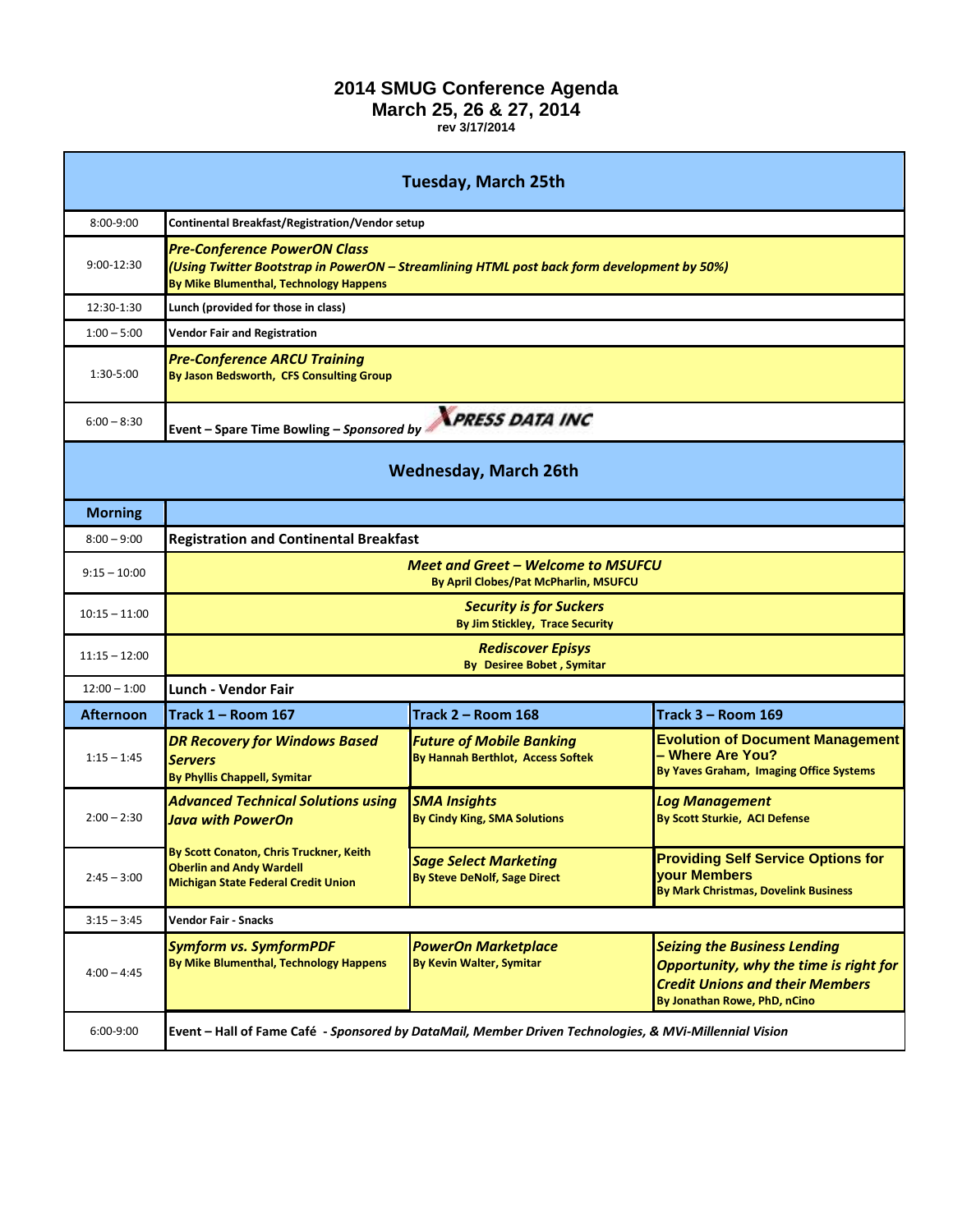<span id="page-1-0"></span>

| <b>Thursday, March 27th</b> |                                                                                                                                                                                                                      |                                                                                                            |  |  |
|-----------------------------|----------------------------------------------------------------------------------------------------------------------------------------------------------------------------------------------------------------------|------------------------------------------------------------------------------------------------------------|--|--|
| <b>Morning</b>              | <b>Track 1 - Room 167</b>                                                                                                                                                                                            | Track 2 - Room 168                                                                                         |  |  |
| $8:30 - 9:30$               | <b>Breakfast / Vendor Fair</b>                                                                                                                                                                                       |                                                                                                            |  |  |
| $9:45-10:30$                | <b>OpCon Roundtable</b><br>By Stacy Darr, System Coordinator, Interra Credit Union<br><b>RK Borden, VP Information Technology, Blackhawk Community CU</b><br>Kail Neuman, Symitar<br><b>Todd Dauchy, CTO for SMA</b> | <b>Future of Document Processing</b><br><b>By Patrick Arthurs, IMS Integration</b>                         |  |  |
| 10:45-11:30                 | <b>Security with S3</b><br>By Denny Howell, VP Technology Solutions<br><b>Alliance Catholic Credit Union</b>                                                                                                         | <b>The Benefits and Options for Supporting Telecommuting</b><br>By David Reiners, Adapt Telephony Services |  |  |
| $12:00 - 1:00$              | Vendor Fair-Lunch                                                                                                                                                                                                    |                                                                                                            |  |  |
| <b>Afternoon</b>            | <b>ITrack 1 – Room 167</b>                                                                                                                                                                                           | Track 2 - Room 168                                                                                         |  |  |
| $1:15 - 2:00$               | <b>Cards Roundtable</b><br><b>By Duane Schweiss, Symitar</b>                                                                                                                                                         | <b>Testing 123 Presentation followed by a Roundtable</b><br>By Amanda Campos & Sandy Potter, Symitar       |  |  |
| $2:15 - 3:00$               | <b>PowerOn Roundtable</b><br><b>By Mike Orozco, Programming Specialist</b><br><b>Health Care Associates Credit Union</b>                                                                                             |                                                                                                            |  |  |

| <b>Session Description</b>                                                                                                                                                                                                                                                                                                                                                                                                                                        | <b>Speaker Bio</b>                                                                                                                                                                                                                                                                                                                                                                                                                                                                                                                                                                                                                                                                                                                                                                                                                                                                                                                                |
|-------------------------------------------------------------------------------------------------------------------------------------------------------------------------------------------------------------------------------------------------------------------------------------------------------------------------------------------------------------------------------------------------------------------------------------------------------------------|---------------------------------------------------------------------------------------------------------------------------------------------------------------------------------------------------------------------------------------------------------------------------------------------------------------------------------------------------------------------------------------------------------------------------------------------------------------------------------------------------------------------------------------------------------------------------------------------------------------------------------------------------------------------------------------------------------------------------------------------------------------------------------------------------------------------------------------------------------------------------------------------------------------------------------------------------|
| <b>Pre-Conference PowerOn Class</b>                                                                                                                                                                                                                                                                                                                                                                                                                               | <b>Mike Blumenthal</b> - Technology Happens                                                                                                                                                                                                                                                                                                                                                                                                                                                                                                                                                                                                                                                                                                                                                                                                                                                                                                       |
| Using Twitter Bootstrap in PowerOn - Streamlining HTML post back<br>form development by 50%                                                                                                                                                                                                                                                                                                                                                                       |                                                                                                                                                                                                                                                                                                                                                                                                                                                                                                                                                                                                                                                                                                                                                                                                                                                                                                                                                   |
| Twitter Bootstrap: We'll be discussing how Twitter Bootstrap, combined<br>with HTML post back, can save you development time. We will be<br>reviewing and creating a template for you to take back to your Credit<br>Union for use immediately. Laptops with VPN access are suggested but<br>not necessary. HTML knowledge and PowerOn 2 experience is preferred<br>but not required. Come explore some different avenues of innovation for<br>vour Credit Union. |                                                                                                                                                                                                                                                                                                                                                                                                                                                                                                                                                                                                                                                                                                                                                                                                                                                                                                                                                   |
| <b>Pre-Conference - ARCU Training</b>                                                                                                                                                                                                                                                                                                                                                                                                                             | <b>Jason Bedsworth - CFS Consulting Group</b>                                                                                                                                                                                                                                                                                                                                                                                                                                                                                                                                                                                                                                                                                                                                                                                                                                                                                                     |
| This session will include an overview of the options for report<br>development within ARCU including hands-on exercises using Report<br>Builder. The content is applicable to those attendees that are new to<br>ARCU or are new to conducting reporting development with Microsoft's<br><b>Report Builder.</b>                                                                                                                                                   | Jason Bedsworth is the leader of the Business<br>Intelligence practice at CFS Consulting Group, Inc.<br>Jason has been in IT Consulting for over 20 years<br>working with a variety of financial services and not-for-<br>profit organizations. Jason has led the effort to develop<br>the ARCU Connectors' framework that focuses on<br>enabling Credit Unions to obtain both strategic and<br>operational value from their business intelligence<br>investments. This framework was recently deployed at<br>American Airlines Credit Union, Michigan State<br>University Federal Credit Union, Partners Federal Credit<br>Union to name a few. In addition to integrating into<br>ARCU, the Connectors come with standard and ad hoc<br>reports (that are growing with each Credit Union<br>deployment). Jason is based out of Chicago, IL and<br>when not working enjoys life in the Chicago Suburbs with<br>his wife (Louise) and 4 children. |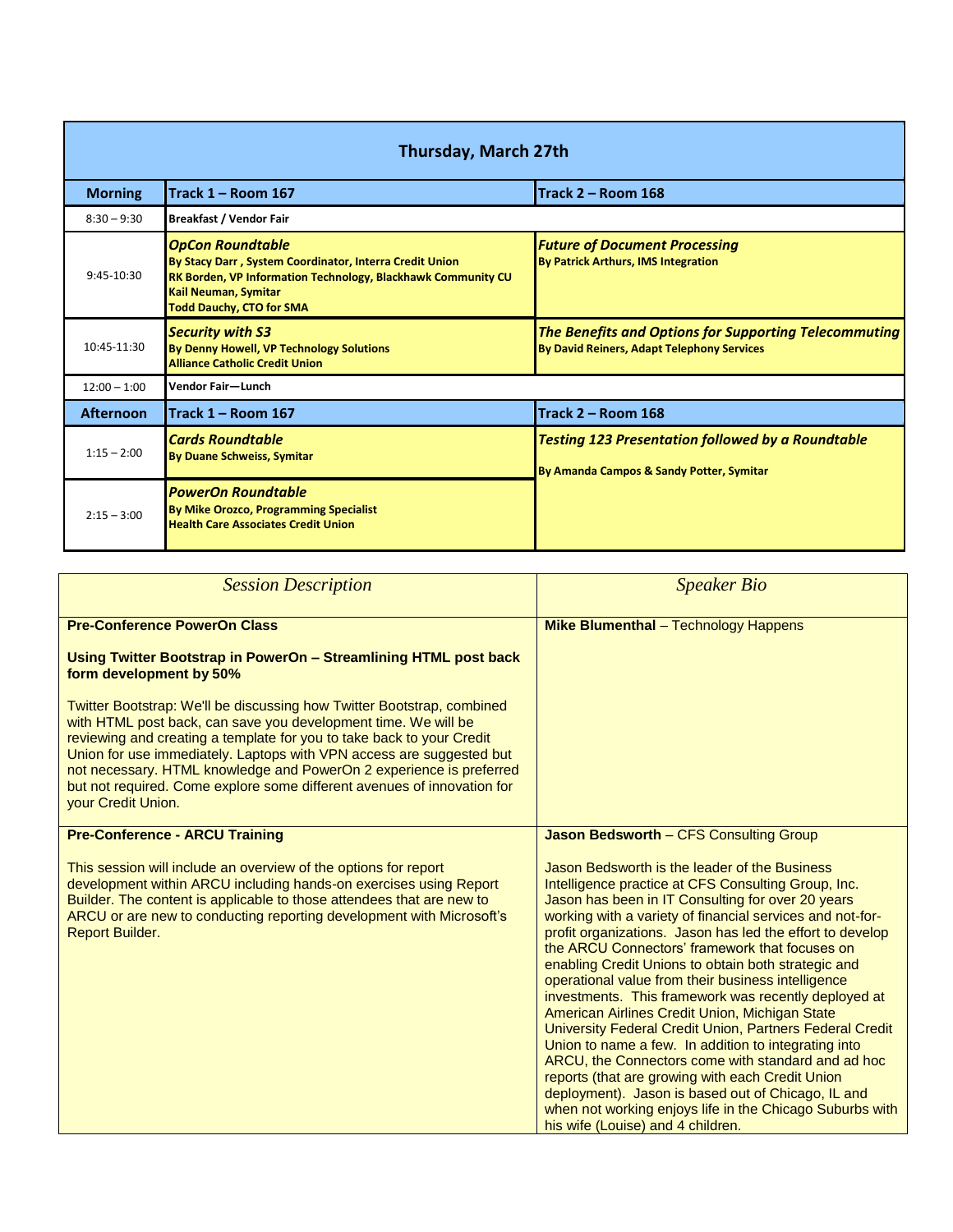<span id="page-2-0"></span>

| <b>Security is for Suckers</b>                                                                                                                                                                                                                                                                                                                                                                                                                                                                                                                                                                                                                                                                                                                                                                                                                                                                                                                                                                                                                                                          | <b>Jim Stickley - Trace Security</b>                                                                                                                                                                                                                                                                                                                                                                                                                                                                                                                                                                                                                                                                                                                                                                                                                                                                                                                                                                                                                                                                                                                                                                                                                                                                                                                                                                                                     |
|-----------------------------------------------------------------------------------------------------------------------------------------------------------------------------------------------------------------------------------------------------------------------------------------------------------------------------------------------------------------------------------------------------------------------------------------------------------------------------------------------------------------------------------------------------------------------------------------------------------------------------------------------------------------------------------------------------------------------------------------------------------------------------------------------------------------------------------------------------------------------------------------------------------------------------------------------------------------------------------------------------------------------------------------------------------------------------------------|------------------------------------------------------------------------------------------------------------------------------------------------------------------------------------------------------------------------------------------------------------------------------------------------------------------------------------------------------------------------------------------------------------------------------------------------------------------------------------------------------------------------------------------------------------------------------------------------------------------------------------------------------------------------------------------------------------------------------------------------------------------------------------------------------------------------------------------------------------------------------------------------------------------------------------------------------------------------------------------------------------------------------------------------------------------------------------------------------------------------------------------------------------------------------------------------------------------------------------------------------------------------------------------------------------------------------------------------------------------------------------------------------------------------------------------|
| In this session Jim Stickley discusses how organizations are facing a new<br>type of cyber threat while assuming that being in compliance means they<br>are secure. Taking a step back, Stickley will discuss how cyber-attacks<br>have continued to evolve and what lead to the Target breech. Then learn<br>how these past attacks are leading criminals in a new direction that will<br>eventually lead to the complete and total failure of the social security<br>identification used today. During this session, attendees will see firsthand<br>how vulnerable general business including financial institutions are to the<br>future of cyber-attacks. In addition, Stickley will show how organizations<br>have shifted their focus from security to compliance and how that shift is<br>leading to numerous cyber breeches throughout the world. Of course<br>Stickley will also discuss what your organization can and should be doing<br>to prepare for future attacks and how your employees can keep your<br>organization from becoming the next cyber breech news story. | As CTO, Vice President of Strategy & Solutions, and Co-<br>Founder for TraceSecurity, Jim Stickley has been<br>instrumental in directing the TraceSecurity strategy. Jim<br>is responsible for developing and releasing multiple<br>versions of the software used by hundreds of clients<br>today. With over 20 years experience in the hi-<br>technology industry, Jim is in charge of the guiding<br>principles and structure of all TraceSecurity solutions<br>including products and services.<br>Stickley has been involved in thousands of security<br>services for financial institutions, Fortune 100<br>corporations, healthcare facilities, legal firms, and<br>insurance companies. Through the years Stickley has<br>discovered numerous security vulnerabilities in products<br>such as firewalls, PKI servers, online banking<br>applications and PDA devices. He has been a consultant<br>for the network stations FOXNEWS, CBS and NBC as<br>well as the Associated Press. Stickley has been featured<br>in numerous magazines and newspapers including Time<br>Magazine, Business Week, Fortune Magazine, New York<br>Times, PC Magazine, CSO Magazine and hundreds of<br>other publications. He has also been showcased on<br>numerous television shows including NBC's "Nightly<br>News", CNN's "NewsNight", CNBC's "The Big Idea",<br>Anderson Cooper's "Anderson" and is a frequent guest<br>on NBC's "Today Show". |
| <b>Rediscover the Power of Episys</b>                                                                                                                                                                                                                                                                                                                                                                                                                                                                                                                                                                                                                                                                                                                                                                                                                                                                                                                                                                                                                                                   | <b>Desiree Bobet - Symitar</b>                                                                                                                                                                                                                                                                                                                                                                                                                                                                                                                                                                                                                                                                                                                                                                                                                                                                                                                                                                                                                                                                                                                                                                                                                                                                                                                                                                                                           |
| This is an info-packed, high level demonstration that includes highlights of<br>current and previous releases that may have been overlooked, and will<br>also include time and money saving tips for better system performance.<br>Even long time users will learn from this presentation.                                                                                                                                                                                                                                                                                                                                                                                                                                                                                                                                                                                                                                                                                                                                                                                              | Desiree Bobet is a Product Solutions Consultant at<br>Symitar. She has been with the company for over 16<br>years and comes to us with 13 years of experience from<br>her employment at various financial institutions.                                                                                                                                                                                                                                                                                                                                                                                                                                                                                                                                                                                                                                                                                                                                                                                                                                                                                                                                                                                                                                                                                                                                                                                                                  |
| DR Recovery for Windows Based Servers                                                                                                                                                                                                                                                                                                                                                                                                                                                                                                                                                                                                                                                                                                                                                                                                                                                                                                                                                                                                                                                   | <b>Phyllis Chappell - Symitar</b>                                                                                                                                                                                                                                                                                                                                                                                                                                                                                                                                                                                                                                                                                                                                                                                                                                                                                                                                                                                                                                                                                                                                                                                                                                                                                                                                                                                                        |
| Core is only half the battle. Join us for a quick tour to explain Centurion's<br>new offering that allows you to vault and restore all your windows based<br>data. Physical or Virtual, even the ones you didn't purchase from JHA!                                                                                                                                                                                                                                                                                                                                                                                                                                                                                                                                                                                                                                                                                                                                                                                                                                                     |                                                                                                                                                                                                                                                                                                                                                                                                                                                                                                                                                                                                                                                                                                                                                                                                                                                                                                                                                                                                                                                                                                                                                                                                                                                                                                                                                                                                                                          |
| <b>Future of Mobile Banking</b>                                                                                                                                                                                                                                                                                                                                                                                                                                                                                                                                                                                                                                                                                                                                                                                                                                                                                                                                                                                                                                                         | <b>Hannah Berthelot - Access Softek</b>                                                                                                                                                                                                                                                                                                                                                                                                                                                                                                                                                                                                                                                                                                                                                                                                                                                                                                                                                                                                                                                                                                                                                                                                                                                                                                                                                                                                  |
| Mobile banking's growth, widespread use, and impact on your bottom line<br>is fueled by more than skyrocketing adoption rates. Join our discussion<br>about technology trends, business-expanding features, and the<br>implications of the mobile banking tipping point.                                                                                                                                                                                                                                                                                                                                                                                                                                                                                                                                                                                                                                                                                                                                                                                                                | Hannah Berthelot is an implementation manager for<br>Access Softek. Her responsibilities include managing<br>new installations and upgrades, conducting training, and<br>improving internal processes. She has been with the<br>company nearly a year and has already collaborated with<br>over a dozen credit unions to bring Access Softek's<br>mobile banking products to their members.                                                                                                                                                                                                                                                                                                                                                                                                                                                                                                                                                                                                                                                                                                                                                                                                                                                                                                                                                                                                                                              |
| The Evolution of Document Management - Where Are You?                                                                                                                                                                                                                                                                                                                                                                                                                                                                                                                                                                                                                                                                                                                                                                                                                                                                                                                                                                                                                                   | <b>Yaves Graham</b> - Imaging Office Systems                                                                                                                                                                                                                                                                                                                                                                                                                                                                                                                                                                                                                                                                                                                                                                                                                                                                                                                                                                                                                                                                                                                                                                                                                                                                                                                                                                                             |
| This topic reviews the current state of the ever evolving world of<br>document management, paper scanning, storage of records and<br>electronic signatures. Specific discussions on why products like<br>ApplicationXtender (formerly known as OTG), Docusign, IMM, Hyland<br>Onbase and continue to be at the forefront of Credit Union<br>implementations. Imaging Office Systems will also discuss why you may<br>want to think twice before switching to a new document imaging system<br>and if you are behind on scanning how you can quickly catch up.                                                                                                                                                                                                                                                                                                                                                                                                                                                                                                                           | Yaves Graham, a Certified Document Imaging Architect<br>for Imaging Office Systems, has been the in business for<br>over 19 years. His expertise is in system integrations of<br>document imaging systems with core processors, large<br>scale scanning conversion projects, workflow and<br>document imaging system installations. Previous to IOS<br>he worked in back office operations for Teachers Credit<br>Union for 5 years responsible for electronic services and<br>accounting. IOS counts more than 100 Credit Unions as<br>its customers.                                                                                                                                                                                                                                                                                                                                                                                                                                                                                                                                                                                                                                                                                                                                                                                                                                                                                   |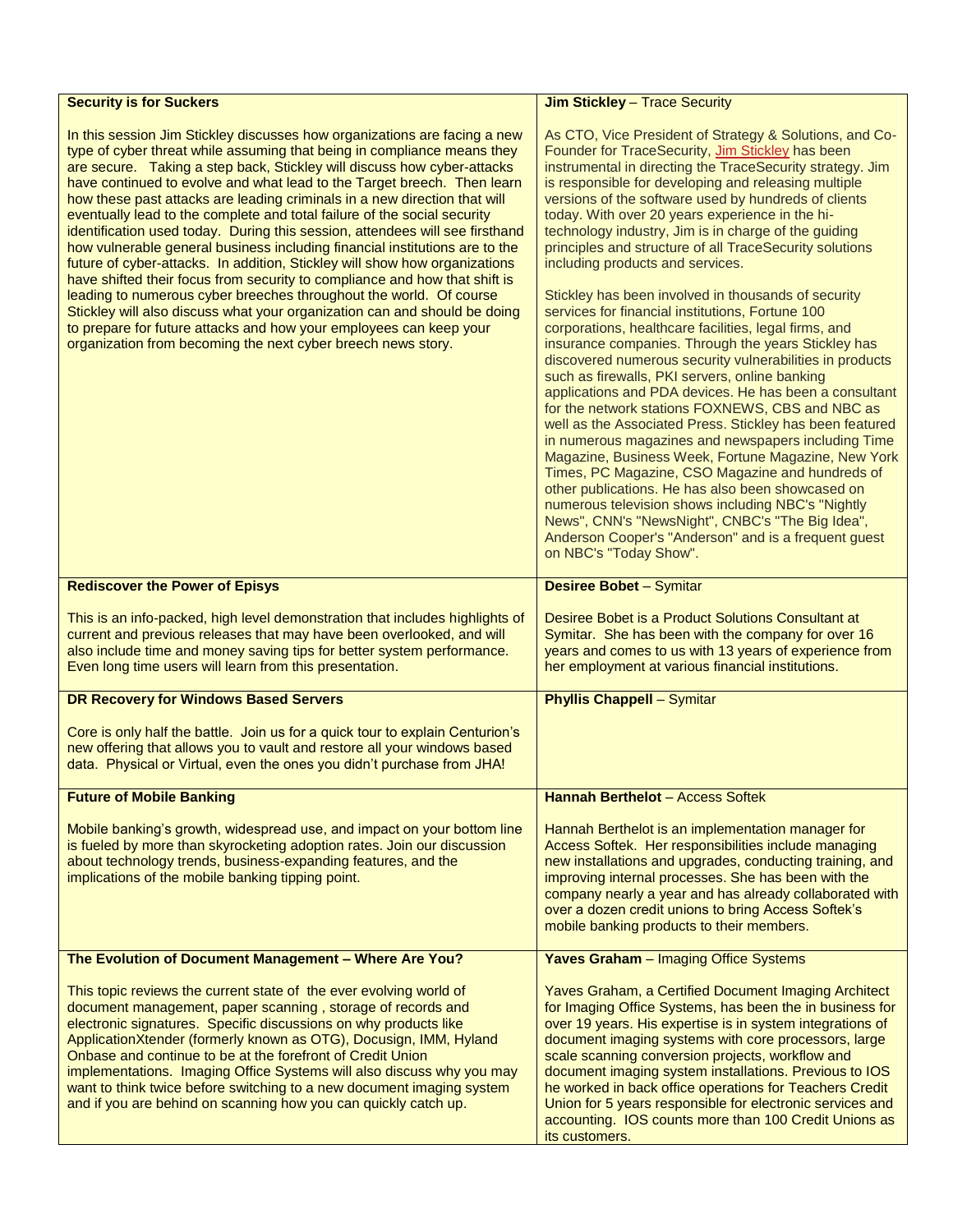<span id="page-3-0"></span>

| <b>Advanced Technical Solutions Using Java with PowerOn</b>                                                                                         | <b>Scott Conaton - Lead Programmer</b>                                                                           |
|-----------------------------------------------------------------------------------------------------------------------------------------------------|------------------------------------------------------------------------------------------------------------------|
| In this seminar we will discuss the advantages of using alternate                                                                                   | <b>Chris Truckner</b> - Computer Programmer<br>Keith Oberlin - Business Systems Analyst                          |
| technologies to enhance the user experience, and resolve business                                                                                   | Andy Wardell - Computer Programmer                                                                               |
| problems that could not be solved by PowerOn alone. We will discuss the                                                                             | Michigan State Federal Credit Union                                                                              |
| advantages of using Java programming in-conjunction with PowerOn to                                                                                 |                                                                                                                  |
| fulfill business requirements, and increase technological capabilities.<br>Throughout our presentation we will discuss some of our in-house         |                                                                                                                  |
| solutions to the following problems:                                                                                                                |                                                                                                                  |
| Email Control Management - Stay off the Blacklist!                                                                                                  |                                                                                                                  |
| PDF Export + Documents to Synergy - Save paper, save money, and<br>increase efficiency.                                                             |                                                                                                                  |
| Custom Card Creation - Embossed/Flatcard, Stock/Custom images, In-<br>House processing.                                                             |                                                                                                                  |
| <b>Real-Time Monitoring and Management</b>                                                                                                          | <b>Todd Dauchy - SMA Solutions</b>                                                                               |
|                                                                                                                                                     |                                                                                                                  |
| - Breaking the mold of traditional IT Systems Management, Teller                                                                                    | Todd Dauchy joined the SMA Solutions team as Chief                                                               |
| Productivity Management and Production Management, SMA Insights is a<br>real-time single solution to help Credit Unions improve operations and      | Technology Officer in March 2012. Bringing nearly 25                                                             |
| systems availability. In this session you will learn how SMA Insights uses                                                                          | years of information technology experience in the<br>financial services sector with him, Todd is responsible for |
| transactional data and advanced analytics to monitor all of your critical                                                                           | SMA's global product strategy and operations. He holds                                                           |
| business applications and resources from a member perspective.                                                                                      | a Bachelor of Science degree in Business Administration                                                          |
|                                                                                                                                                     | from the University of Phoenix.                                                                                  |
| <b>Log Management</b>                                                                                                                               | Scott Sturkie - Account Executive, ACI Defense.                                                                  |
|                                                                                                                                                     |                                                                                                                  |
| While reviewing the regulatory recommendations regarding log                                                                                        | ACI Defense is a leading information security provider to                                                        |
| management, this open-discussion session will provide insight and<br>examples of credit union solutions in place today.                             | financial institutions across the country. Offering<br>solutions for perimeter security, IT audits and encrypted |
|                                                                                                                                                     | email, among others, ACI Defense is capable of                                                                   |
|                                                                                                                                                     | addressing the many security needs of financial services                                                         |
|                                                                                                                                                     | institutions. Mr. Sturkie joined ACI Defense as an                                                               |
|                                                                                                                                                     | Account Executive in 2008. He regularly attends security<br>conferences and often presents information regarding |
|                                                                                                                                                     | Security Awareness for financial institutions.                                                                   |
|                                                                                                                                                     |                                                                                                                  |
| <b>Sage Select Marketing</b>                                                                                                                        | <b>Gary Sage - Sage Select Marketing</b>                                                                         |
| Put individual or selective marketing and promotional information right on                                                                          | Gary Sage is the Business Development Manager at                                                                 |
| the member's statement and incorporate into supportive posters, signs,                                                                              | Sage Direct.                                                                                                     |
| handouts and follow-up mailings.                                                                                                                    |                                                                                                                  |
| <b>Providing Self Service Options for your Members</b>                                                                                              | <b>Mark Christmas - DoveLink</b>                                                                                 |
| As your members become more technology savvy, get ahead of the curve                                                                                | Mark Christmas is the President/CEO of DoveLink                                                                  |
| with robust solutions that provide members with self-service options.                                                                               | Business, based in Atlanta Georgia. Mark attended GA                                                             |
| These members thrive on self-service and expect them from their financial                                                                           | Institute of Technology, ultimately receiving his                                                                |
| institution. This has been the buzz now for several years, "how can we                                                                              | Bachelor's degree in Computer Science from Southern                                                              |
| better serve these "tech dependent" and "tech savvy" members?" Join us<br>as we explore various concepts utilizing online methods, mobile apps, and | Polytechnic State University. Mark has served as a<br>software engineer for 30+ years developing on a series     |
| remote unmanned micro-branches. You will see how you can utilize                                                                                    | of platforms for Fortune 100 companies, as well as                                                               |
| PowerOn <sup>®</sup> with sophisticated .NET and JAVA programs to streamline                                                                        | working in the Financial or Credit Union industry for the                                                        |
| daily operations while better serving all your members.                                                                                             | past 14 years. Taking inspiration from his background                                                            |
|                                                                                                                                                     | Mark developed "Mosaic Silhouette" technology using                                                              |
|                                                                                                                                                     | unmanned Micro-Branches to provide full service for<br>your members, while simultaneously being connected to     |
|                                                                                                                                                     | the core system, and furthermore allowing you to                                                                 |
|                                                                                                                                                     | customize the design and functionality for each unit.                                                            |
|                                                                                                                                                     |                                                                                                                  |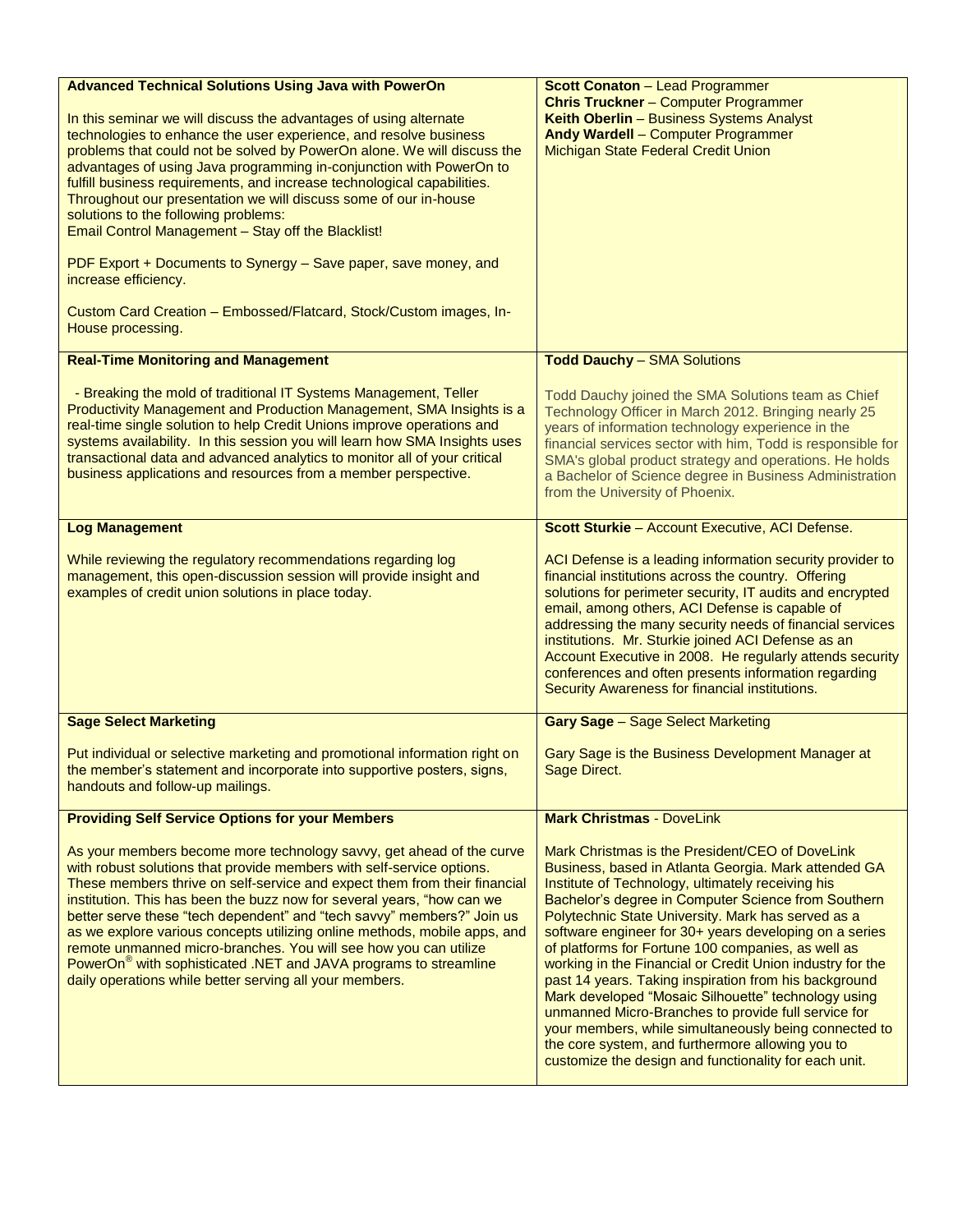<span id="page-4-0"></span>

| <b>Symform vs. Symform PDF</b>                                                                                                                                                                                                                                                                                                                                                                                                                                                                                                                                                                                                                                                                                                                                                                                                                                                                                                                                                                                                                                                                                                                                                                                                                                                                                                                                                                                                                                                                                                                                                                                                                                                                                                                                                    | <b>Mike Blumenthal</b> - Technology Happens                                                                                                                                                                                                                                                                                                                                                                                                                                                                                                                                                                                                                                                                                                                                                                                 |
|-----------------------------------------------------------------------------------------------------------------------------------------------------------------------------------------------------------------------------------------------------------------------------------------------------------------------------------------------------------------------------------------------------------------------------------------------------------------------------------------------------------------------------------------------------------------------------------------------------------------------------------------------------------------------------------------------------------------------------------------------------------------------------------------------------------------------------------------------------------------------------------------------------------------------------------------------------------------------------------------------------------------------------------------------------------------------------------------------------------------------------------------------------------------------------------------------------------------------------------------------------------------------------------------------------------------------------------------------------------------------------------------------------------------------------------------------------------------------------------------------------------------------------------------------------------------------------------------------------------------------------------------------------------------------------------------------------------------------------------------------------------------------------------|-----------------------------------------------------------------------------------------------------------------------------------------------------------------------------------------------------------------------------------------------------------------------------------------------------------------------------------------------------------------------------------------------------------------------------------------------------------------------------------------------------------------------------------------------------------------------------------------------------------------------------------------------------------------------------------------------------------------------------------------------------------------------------------------------------------------------------|
| Symform vs. SymformPDF: Do we convert to SymformPDF? This will be a<br>point-counter-point discussion open to all participants whether to convert<br>to SymformPDF.                                                                                                                                                                                                                                                                                                                                                                                                                                                                                                                                                                                                                                                                                                                                                                                                                                                                                                                                                                                                                                                                                                                                                                                                                                                                                                                                                                                                                                                                                                                                                                                                               |                                                                                                                                                                                                                                                                                                                                                                                                                                                                                                                                                                                                                                                                                                                                                                                                                             |
| <b>PowerOn Marketplace</b>                                                                                                                                                                                                                                                                                                                                                                                                                                                                                                                                                                                                                                                                                                                                                                                                                                                                                                                                                                                                                                                                                                                                                                                                                                                                                                                                                                                                                                                                                                                                                                                                                                                                                                                                                        | <b>Kevin Walter - Symitar</b>                                                                                                                                                                                                                                                                                                                                                                                                                                                                                                                                                                                                                                                                                                                                                                                               |
| Update of the new marketplace which includes vendor<br>submissions and paid solutions<br>How the paid solutions are charged, and credited to the<br>$\bullet$<br>submitters<br>How submissions are supported, either by submitter, or by<br><b>Symitar</b><br><b>Client solution requests</b>                                                                                                                                                                                                                                                                                                                                                                                                                                                                                                                                                                                                                                                                                                                                                                                                                                                                                                                                                                                                                                                                                                                                                                                                                                                                                                                                                                                                                                                                                     | Kevin is the PowerOn Marketplace Product Manager for<br>Symitar. Kevin has been with Symitar for 4 months, and<br>has over 18 year's credit union software experience. 12<br>of those years were spent as a developer and manager<br>at MSUFCU, and most recently, 4 years with Cutek as a<br>consultant and developer. Kevin's responsibilities with<br>Symitar include managing the Marketplace, and working<br>with credit unions, and vendors, to review and implement<br>submissions.                                                                                                                                                                                                                                                                                                                                  |
| Seizing the Business Lending Opportunity, Why the Time is Right for<br><b>Credit Unions and their Members</b>                                                                                                                                                                                                                                                                                                                                                                                                                                                                                                                                                                                                                                                                                                                                                                                                                                                                                                                                                                                                                                                                                                                                                                                                                                                                                                                                                                                                                                                                                                                                                                                                                                                                     | Jonathan Rowe, PhD - nCino                                                                                                                                                                                                                                                                                                                                                                                                                                                                                                                                                                                                                                                                                                                                                                                                  |
| Three trends have been evolving over the past ten years that have<br>resulted in the significant opportunity for credit unions to enter and/or<br>expand business lending efforts. These trends include the decrease in<br>commercial loan growth amongst banking institutions, a significant<br>increase in busi-ness loan growth by credit unions, and an overall<br>increase in business loan demand in the U.S. economy in spite of the<br>economic downturn in 2008.<br>From March 2010-March 2012, total loans by banks declined by \$500<br>$\bullet$<br>billion.<br>In comparison, from March 2010-March 2012, total loans by Credit<br>$\bullet$<br>Unions increased by \$11 billion.<br>In large part banks are losing the commercial lending market share due to<br>frustrated business borrowers, inefficient lending processes, and lengthy<br>loan closing times. Whereas credit un-ions are uniquely positioned to<br>strengthen member relationships and value through business lending,<br>increase loan volume and wallet share, and offset the slower demand for<br>consumer credit, all while further supporting their local communities.<br>Making this opportunity even more substantial is the fact only .5% of credit<br>unions are anywhere near the current 12.75% business loans to asset<br>lending cap.<br>A number of case studies have been compiled to illustrate the business<br>lending opportunity and best practices. Northwest Federal Credit Union<br>(NWFCU) is headquartered in Herndon, VA and has an asset size of \$2.5<br>billion with 7 branches and 308 employees. NWFCU serves 129,000<br>mem-bers and in 2013 received the approval to become an SBA lender.<br>Over the past four years NWFCU has been able to expand commercial | Jonathan Rowe is the Director of Research and<br>Marketing at nCino and has been studying and analyzing<br>the financial ser-vice industry for ten years including<br>previously as a professor at the University of North<br>Carolina Wilmington's, Cameron School of Business. He<br>has presented his business lending research and<br>analysis to over thirty Credit Unions, has co-authored<br>fourteen articles and whitepapers on these topics, and<br>his doctoral research involved business lending practices<br>in Asia Pacific countries. As director of research and<br>marketing at nCino he is responsible for all analyzing<br>and tracking busi-ness lending statistics and trends, and<br>is also responsible for the nCino brand, media, and<br>strategic marketing efforts includ-ing nCino University. |
| lending efforts, and offer another product and service to their members,<br>which has become the biggest source of loan growth and the most                                                                                                                                                                                                                                                                                                                                                                                                                                                                                                                                                                                                                                                                                                                                                                                                                                                                                                                                                                                                                                                                                                                                                                                                                                                                                                                                                                                                                                                                                                                                                                                                                                       |                                                                                                                                                                                                                                                                                                                                                                                                                                                                                                                                                                                                                                                                                                                                                                                                                             |
| profitable type of loan for NWFCU.                                                                                                                                                                                                                                                                                                                                                                                                                                                                                                                                                                                                                                                                                                                                                                                                                                                                                                                                                                                                                                                                                                                                                                                                                                                                                                                                                                                                                                                                                                                                                                                                                                                                                                                                                |                                                                                                                                                                                                                                                                                                                                                                                                                                                                                                                                                                                                                                                                                                                                                                                                                             |
| <b>PowerOn Roundtable</b>                                                                                                                                                                                                                                                                                                                                                                                                                                                                                                                                                                                                                                                                                                                                                                                                                                                                                                                                                                                                                                                                                                                                                                                                                                                                                                                                                                                                                                                                                                                                                                                                                                                                                                                                                         | <b>Michael Orozco - Programming Specialist</b><br><b>Health Care Associates Credit Union</b>                                                                                                                                                                                                                                                                                                                                                                                                                                                                                                                                                                                                                                                                                                                                |
| During the powerOn round table we will discuss how you can use<br>powerOn to stream line process and glean the most out of the symitar<br>system. I will be asking everyone how you use powerOn, as well as what<br>are some of the wonderful things you have been able to accomplish with it<br>for your credit unions.                                                                                                                                                                                                                                                                                                                                                                                                                                                                                                                                                                                                                                                                                                                                                                                                                                                                                                                                                                                                                                                                                                                                                                                                                                                                                                                                                                                                                                                          | Michael started in the credit union industry in 1998 as a<br>teller, before this he was a Chef/Cook and served four<br>years in the Air Force. While at Community First Credit<br>Union, he held several positions before he entered into<br>the tech industry, including FRS, loan officer, branch<br>supervisor, indirect supervisor and part time<br>programmer. Between 2001 and 2006 Michael ran the<br>IT department as IT manager. Michael served as CIO<br>for NuMark credit union from 2006 to 2011. For the past                                                                                                                                                                                                                                                                                                  |